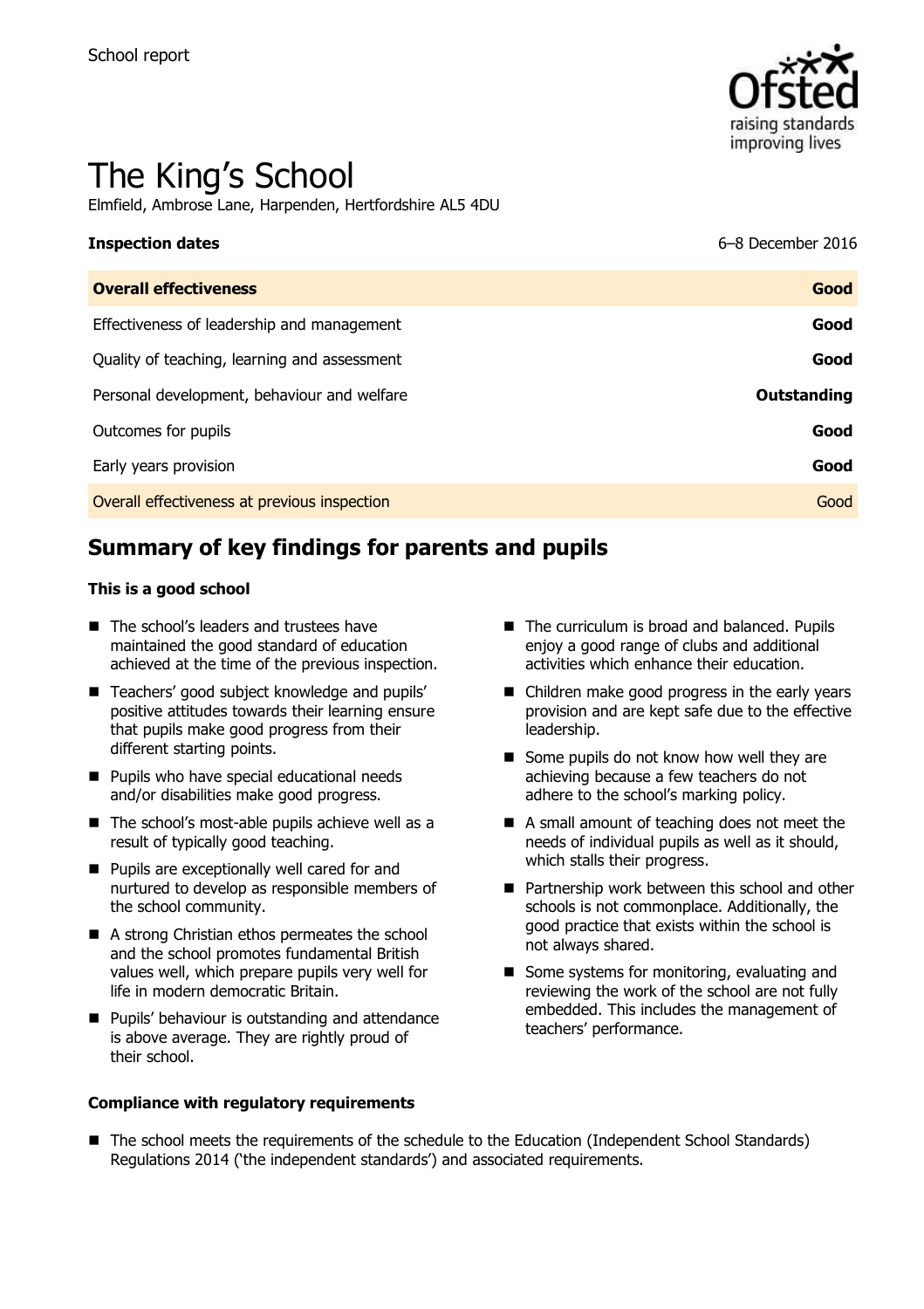

# **Full report**

### **What does the school need to do to improve further?**

- Make teaching and pupils' outcomes outstanding, by:
	- ensuring that all teaching matches the needs of individual pupils so that more pupils make rapid progress from their starting points
	- making sure that pupils are quite clear about how well the staff expect them to achieve.
- $\blacksquare$  Make leadership and management of the school outstanding, by:
	- formalising systems for monitoring, reviewing and evaluating the work of the school, including the work of subject leaders
	- strengthening the management of teaching by sharing the very good teaching practice that exists in the school more widely
	- establishing effective partnerships with other schools
	- embedding the systems for the management of staff's performance
	- making sure that all teachers adhere to the school's marking policy so that feedback becomes more helpful to pupils, and pupils know exactly what progress they are making.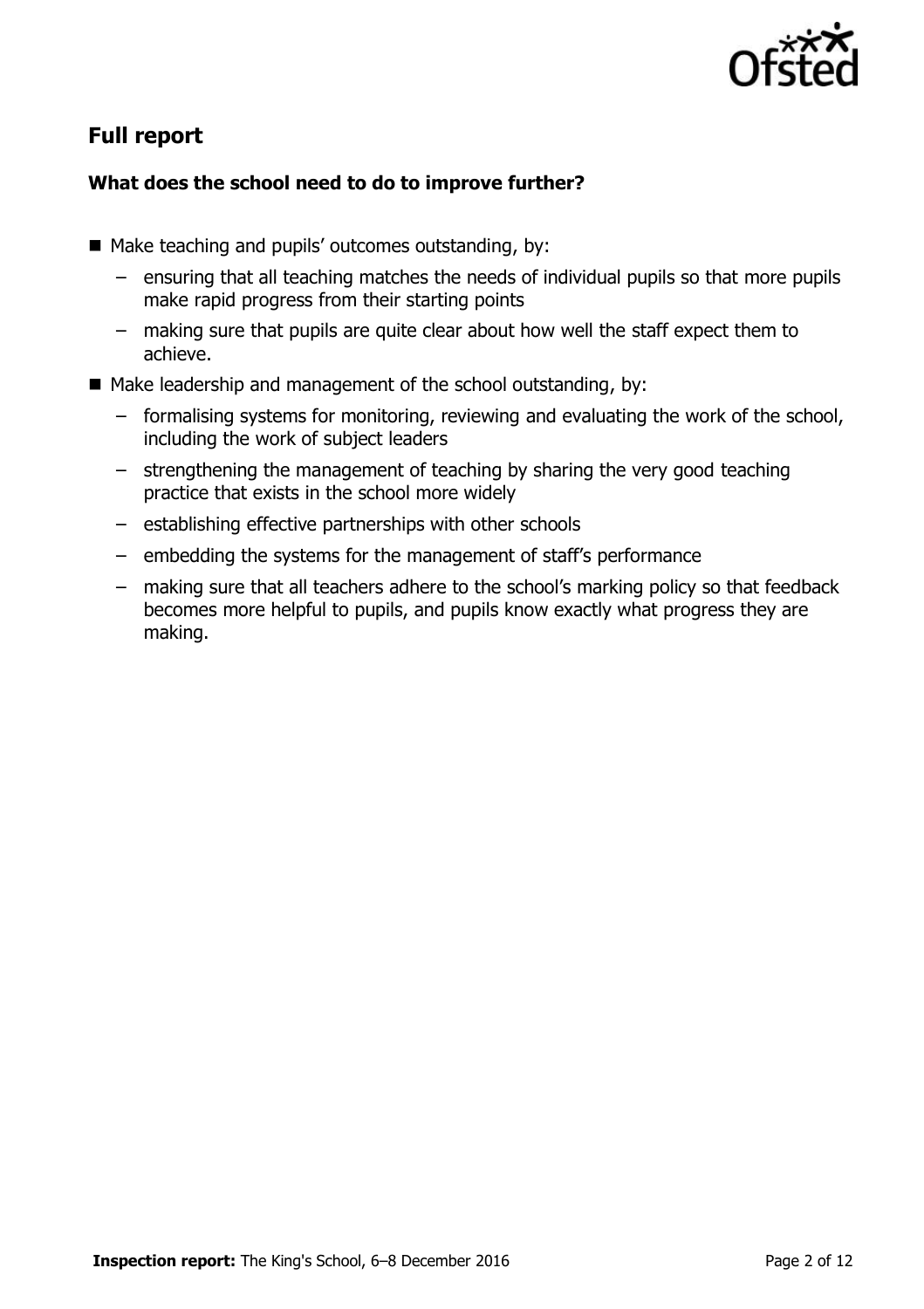

# **Inspection judgements**

#### **Effectiveness of leadership and management Good**

- Evidence gathered during the inspection demonstrates that the school's leaders ensure compliance with all of the independent school standards.
- $\blacksquare$  The principal has a clear vision for the school and this is clearly shared by staff, pupils and parents. Parents who responded to Ofsted's online questionnaire are overwhelmingly supportive of the school's aims. One parent wrote: 'My child loves coming to school. The staff are caring and go above and beyond to help and look after children. There is a strong nurturing and pastoral ethos, and values such as integrity, honesty and trust are conveyed to the children as important.'
- The school's self-evaluation summary document provides an accurate account of the school's effectiveness with some good contextual examples of what the school does well and what it needs to do to improve.
- The well-thought-out school improvement plan has identified appropriate action points within a realistic timescale. It also details clearly how leaders and proprietors will measure the success of their actions.
- The school's small size means that subject teachers are often responsible for leading their subject. The subject leaders, although they say they are able to speak to senior staff when they need to, do not have scheduled meetings throughout the school year or any formal processes for them to formally evaluate the effectiveness of their subject areas.
- Communication between the school and parents is regular and informative. Pupils' progress is reported on regularly, and the school operates an open-door policy to enable parents to make their views known.
- The management of teaching has improved of late. The principal and his senior colleagues observe teachers more regularly, and records of these observations are now much more evaluative and useful than in the past. Systems for managing teachers' performance more effectively have started to be introduced, but are at an early stage of development. There is also more potential to share the good practice that exists in teaching.
- Teachers have access to a good range of resources, although some pupils told inspectors that they would like more up-to-date course books.
- The school's curriculum is broad and balanced and meets the needs of pupils well, which enables them to make good progress. Pupils are taught useful life skills, including cookery. There is a good range of clubs and activities, for example inspectors saw boys and girls enthusiastically taking part in a table tennis tournament in preparation for the regional heats later in the year.
- The school promotes pupils' spiritual, moral, social and cultural development very well. Pupils are provided with time to reflect on their actions. They work well with their peers in lessons. Fundamental British values are a strong aspect of the school's vision and ethos. As well as promoting these values through the school's curriculum, the school offers secondary-aged pupils the opportunity to take part in an annual British values day during which they take part in a wide range of activities to enable them to gain a deeper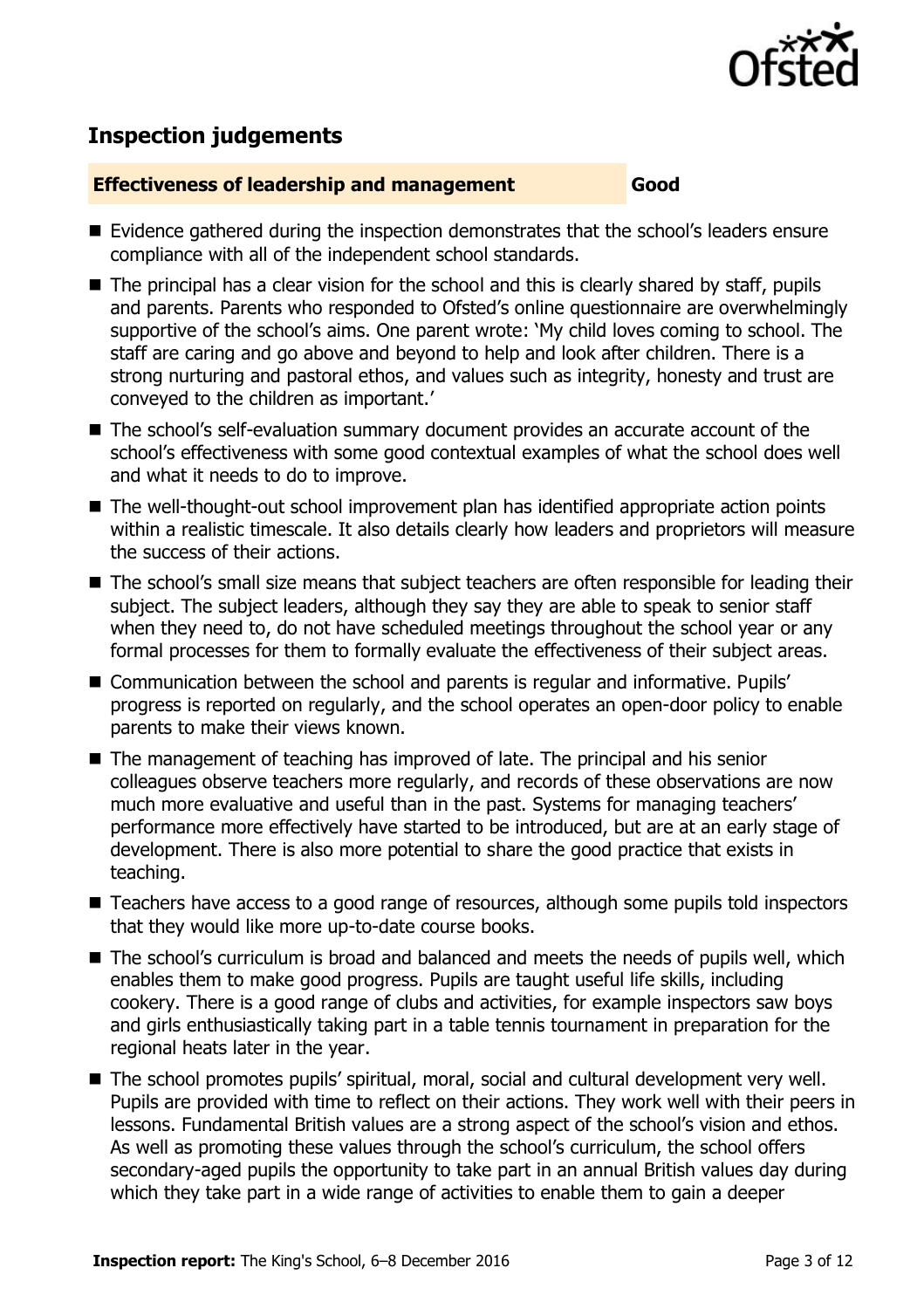

understanding of how these values can be applied in everyday life.

- Pupils have a good understanding of faiths beyond Christianity. They learn about other religions through studying their teachings, and demonstrate a good understanding of the differences between their own faith and those of other members of British society. Pupils in the early years and the primary classes keenly took part in the annual Nativity play during the inspection, an event which was well supported by parents.
- **Pupils have a good understanding of people who have protected characteristics as defined** in the Equality Act (2010). Even though they may have their own views, for example about same-sex relationships, they understand that people have the right to live their lives as they wish in modern British society.
- The school's leaders have not sought to work in partnership with other schools. This means they often work in isolation and are unable to discuss key issues or have their assessments validated by external bodies.

### **Governance**

- Four members of the board of trustees are responsible for the governance of the school. These members have a range of useful skills which enable them to fulfil their roles effectively.
- Minutes of meetings demonstrate that the board of trustees asks pertinent questions relating to the leadership and management of the school, pupils' safety, the quality of teaching and the progress made by pupils, including those who have special educational needs and/or disabilities.
- Trustees expect to receive regular reports from the principal about the school's progress. They also seek to gather the views of parents by attending key events during the school year.
- The trustees have ensured that the school has published a suitable safeguarding policy on its website.

### **Safeguarding**

- The arrangements for safeguarding are effective.
- The school is committed to keeping pupils safe. All staff have received up-to-date training in safeguarding children. Leaders have ensured that all staff have received and read the latest guidance on safeguarding, 'Keeping children safe in education' (2016).
- Staff have had up-to-date training on the government's 'Prevent' duty which aims to prevent young people from being drawn into terrorist activity or becoming the victims of radicalisation.
- The designated safeguarding leads are up to date with their training. The designated lead member of staff has wisely issued all staff with a pocket-sized card which details names and contact information of key personnel should they have any concerns.
- Records relating to vulnerable pupils are well maintained, and record all actions taken with details of the resolution.
- The school operates within a culture of vigilance. In their discussions with inspectors, it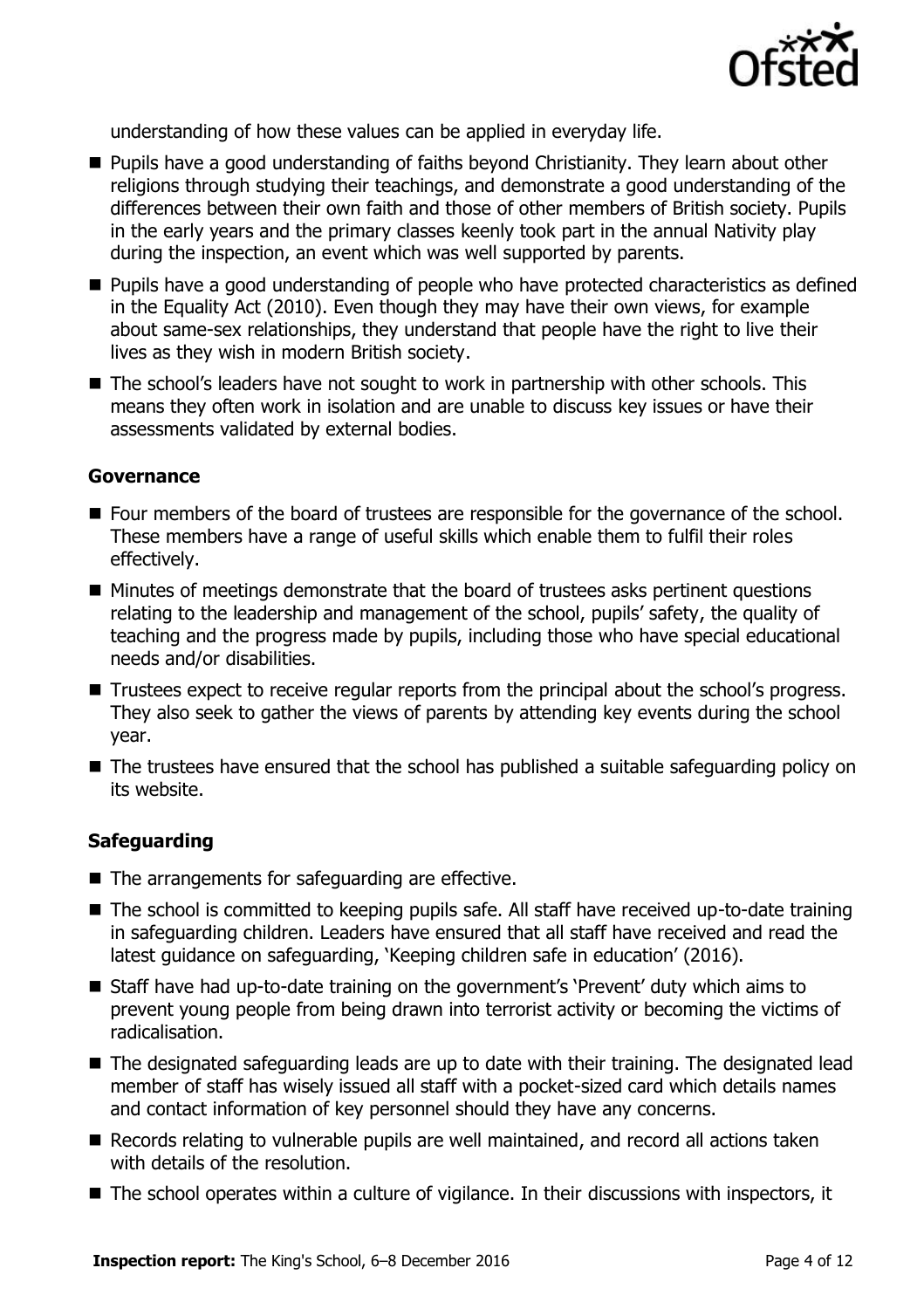

was clear that staff are suitably trained to recognise the signs of abuse and neglect. Staff build up positive relationships with parents and guardians to promote pupils' well-being.

■ Some minor administrative errors were found in the recording of necessary employment checks on the single central register of the vetting of staff. These were rectified while inspectors were on-site.

#### **Quality of teaching, learning and assessment Good**

- The quality of teaching over time is good. Teachers have secure subject knowledge and, as a result of their typically high expectations, pupils respond positively and make good progress. Pupils are keen to learn, and relationships between teachers and pupils are strong.
- Teachers incorporate the teaching of literacy and numeracy effectively into their planning for learning. They use key subject terminology regularly and make constant reference to these terms throughout the lesson. Pupils are able to use these terms in oral presentations and in their written work.
- In a Year 9 history lesson on life in Tudor England, pupils of all abilities, including those who have special educational needs and/or disabilities, made good progress because the teacher had planned carefully for everyone's needs. The teacher challenged every pupil through her highly effective questioning. One pupil was able to define in clear terms what a pendulum was, and its purpose, when he spoke about Galileo's inventions.
- Reading is taught well in lessons and pupils are actively encouraged to read by their teachers. Inspectors listened to readers from Years 2 and 7. The most able readers read with great fluency and expression, and the weaker readers make effective use of their phonics skills. Pupils choose books which are appropriate for their age, and many demonstrate their love of reading by reading fiction books at home.
- Teachers check for pupils' understanding during lessons to prevent pupils from falling behind. They use a variety of strategies, all of which are successful, to ensure that pupils have understood what they are being taught before moving on to the next stage.
- **Effective teaching caters very well for the school's most able pupils. Typically, the pupils'** needs are addressed well because teachers push them to try hard and to be resilient when they get things wrong. Inspectors saw the pupils being expected to start tasks at a different level than their peers, which meant they were challenged by the work they were doing. This approach secured more rapid progress and a deeper understanding of the concept the teacher was trying to get across to the class as a whole.
- Learning support assistants clearly help pupils to make good progress, although there is no formal system in place for teachers and learning support assistants to plan together for pupils' learning.
- While most teachers plan their lessons so that pupils' abilities are taken into account, a few teachers do not plan sufficiently for the least able and the most able pupils. This means that occasionally, some pupils are either not challenged enough or cannot access the work. Additionally, some teachers allow for the needs of different pupils when planning, but do not use the strategies planned for when they deliver the lesson.
- While most teachers adhere to the expectations laid down in the school's marking policy,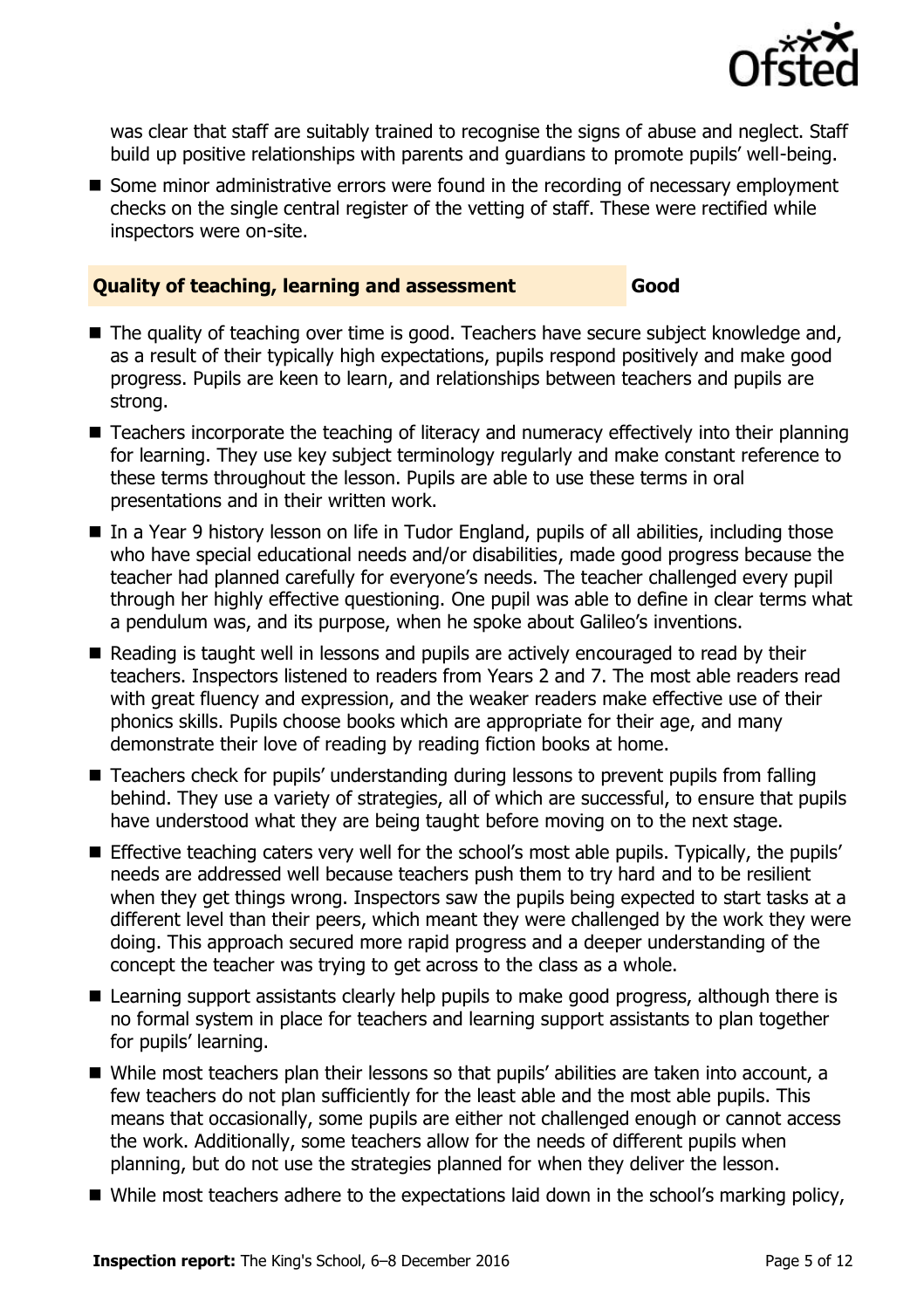

a few do not mark in line with the policy. Where marking is less helpful, it is hard for pupils to see how they can improve or to gauge the progress they have made.

#### **Personal development, behaviour and welfare <b>COU COULDER** Outstanding

#### **Personal development and welfare**

- The school's work to promote pupils' personal development and welfare is outstanding.
- **Pupils told inspectors that they feel very safe when at school. Pupils have an excellent** understanding of how to keep themselves safe in a range of situations. They demonstrated a strong awareness of the risks associated with the use of social networking sites.
- The small size of the school means that the pupil-to-teacher ratio is small. Consequently, teachers know their pupils well as individuals. This was clear when the lead inspector toured the school with the principal, who knew the names of individual pupils encountered, and could provide detailed information on their specific needs.
- **Pupils are offered a range of responsibilities to develop their leadership skills and raise** their self-esteem. Younger pupils are ably supported by their older peers who work effectively as mentors.
- The lead inspector observed a mixed tutor group of pupils comprising Years 7 to 9 choosing what they wanted to pray for that particular morning, and then saying a prayer for the topic they had identified. On that particular morning, pupils prayed for the success of their table tennis team and also for young people involved in sport who had previously been victims of child abuse when they were younger.
- The school has appropriate risk assessments in place to keep pupils safe both when in school and when participating in excursions. Inspectors scrutinised risk assessments written for educational exchange visits abroad. These were detailed, and identified all potential situations which might place pupils at risk.

### **Behaviour**

- $\blacksquare$  The behaviour of pupils is outstanding.
- **Pupils'** conduct around the school is exemplary. They move around the school sensibly and with great purpose. The older pupils serve as excellent role models to their younger peers and model good behaviour.
- Behaviour and attitudes in lessons are praiseworthy. Pupils demonstrate very good listening skills, support others, and arrive at lessons well equipped so that learning can get off to a good start. Work in books is presented neatly.
- Fixed-term exclusions are rare. The school's classroom behaviour system is applied well and is known and understood by pupils. Pupils are rewarded for behaving well, and do their utmost to avoid being given any disciplinary marks by their teachers.
- **Pupils have an excellent understanding of different forms of bullying. They report that** bullying of any kind is almost unheard of. They took inspectors through the process of how to report anything resembling bullying, and were also adamant that any bullying that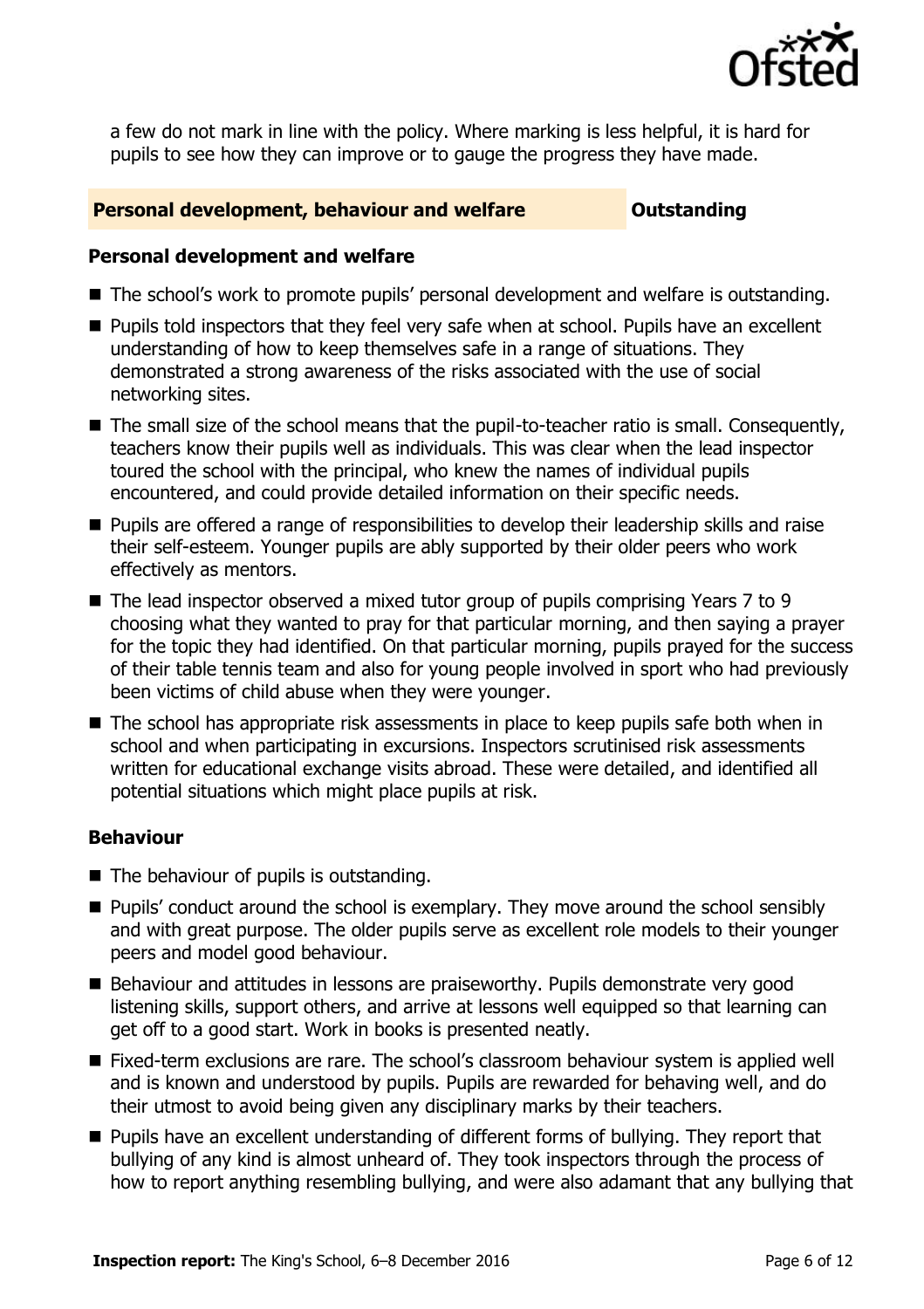

did occur would not be tolerated by staff.

**Pupils'** attendance is high and above the national average, including for pupils who have special educational needs and/or disabilities. Pupils' persistent absence is extremely low.

#### **Outcomes for pupils Good**

- **Pupils make good progress from their different starting points as they move through the** school so that they have achieved good outcomes by the time they leave.
- Inspectors' scrutiny of pupils' books across all year groups and in a wide range of subjects shows that the good teaching they experience has a strong impact on their outcomes. Although not required to, pupils carry out the Year 6 national tests that are statutory in maintained schools. In 2016, test results compared favourably with other schools' attainment standards nationally. In reading, 62% of pupils made expected progress, 57% in writing and 66% in mathematics.
- The school's leaders track pupils' attainment regularly and monitor this closely. Systems are in place for forecasting pupils' achievement at the end of key stage 4 by making use of public test results and combining these with results of a cognitive abilities test. This information enables leaders to set targets for pupils' outcomes, and to track whether they are underachieving. However, not all pupils spoken to were aware of or understood their targets.
- The most able pupils make good progress, particularly when their teachers set them challenging work. They are encouraged to attempt more demanding tasks during the lesson which provide them with the opportunity to thrive. Inspectors' scrutiny of these pupils' books provided evidence to show that they typically produce longer pieces of writing. They make use of a wide range of words and are able to justify their arguments in a mature but balanced way.
- Pupils who have special educational needs and/or disabilities also make good progress from their individual starting points. Most teachers understand their needs and monitor their work closely. They make sure that pupils can understand the work by skilfully adapting tasks set for them.
- **Pupils achieved well in 2016 at the end of key stage 4, and their outcomes compared** favourably with the national average. Pupils made better progress in mathematics than in English. In some instances, progress in mathematics is outstanding. The slower progress made in English was partly due to the weaker teaching they experienced in key stage 3 (which is implied in the previous inspection report). Leaders acted quickly when the current Year 11 pupils underperformed in their English examinations last year. Up-to-date information on their achievement, apparent from the very recent practice examinations taken in Year 11, shows that they have now made up the lost ground and are set to achieve well.
- Inspectors' scrutiny of pupils' work across a range of years and subjects suggests that the current rate of good progress is set to continue.
- **Pupils' good outcomes enable them to move on to further education at an institution of** their choice. Many choose to continue their studies in school sixth forms or at a college. All pupils in the previous academic year found suitable places for the next stage of their education. Pupils receive good-quality careers guidance as they near the end of their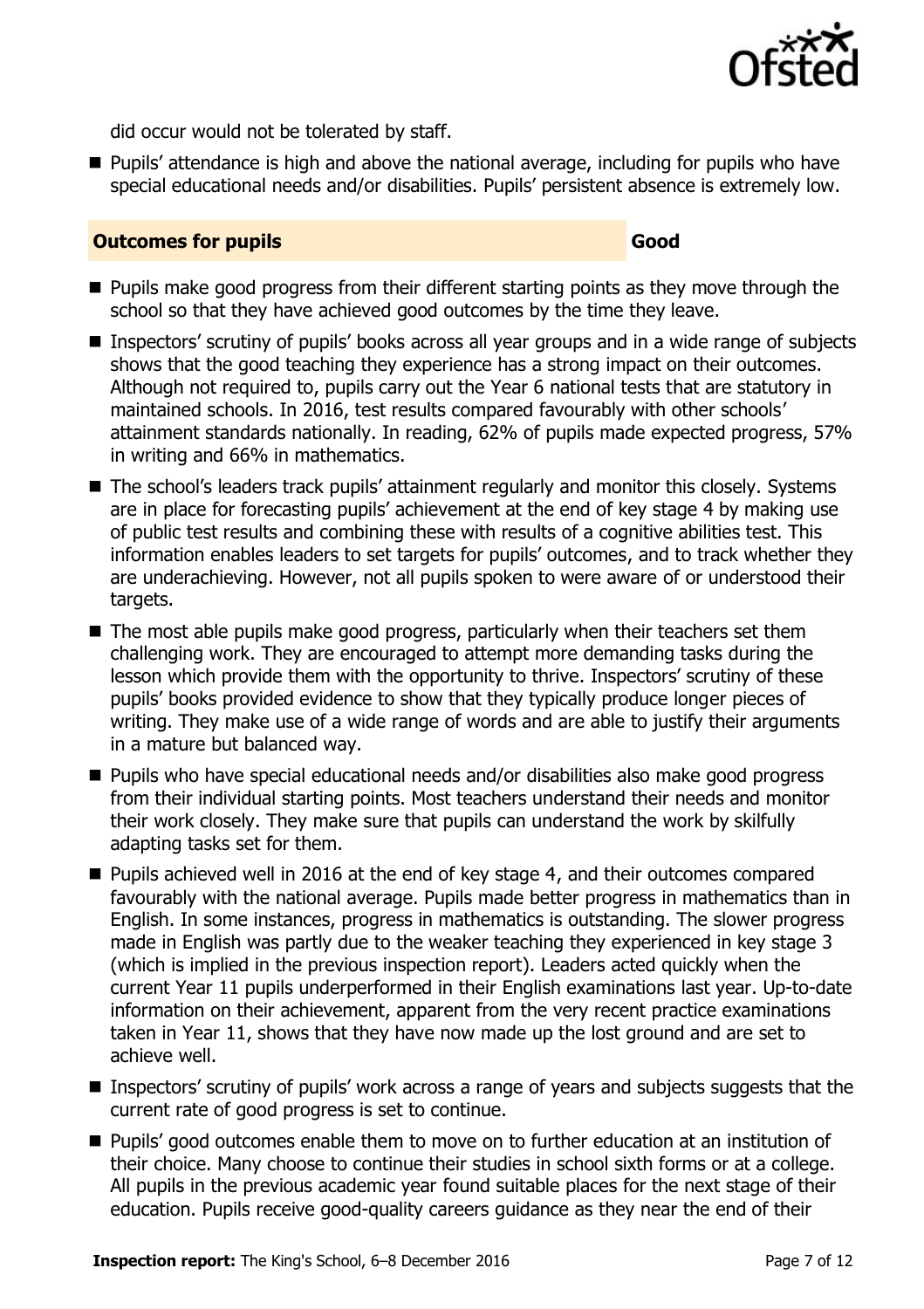

secondary education.

#### **Early years provision Good Good**

- $\blacksquare$  The early years provision is good overall and there is clear evidence that it is in a strong position to continue to improve. This is due to the good leadership and effective teaching which is having a direct impact on children's positive outcomes.
- Children generally enter Nursery with skills and abilities that are typical for their age. They make good progress during their time in the early years, and the proportion who reach a good level of development by the end of the Reception Year is above average. This places them in a good position when they enter Year 1.
- The early years teaching spaces provide a bright and attractive environment for children. There is a good range of equipment available which is clearly labelled. The outdoor space is somewhat limited in size, but the early years leader ensures that children make the most of what is available. Children have access to sand and water, weighing scales and nature displays. Plans are in place to develop the outdoor space further this academic year.
- Teaching in the early years is effective and this is closely linked to accurate use of assessment, to which all staff contribute. The school's approach to assessment is developing well and staff routinely use their observations to inform their planning. Children's learning journals provide an attractive record of their progress, and there is clear evidence of the involvement of parents in their children's learning.
- The teaching of phonics is a priority and takes place every morning. Phonics is taught well to different groups, according to children's ability. Monitoring of progress in phonics is regular and robust, which means that it is quite normal for children to change group according to their rate of progress.
- The early years action plan includes the possibility of a home visit by a member of the teaching staff. It is clear that the early years staff are committed to forming good working relationships with parents, and they are planning a 'soft start' approach so that children settle in smoothly.
- Children behave well and listen to adults' instructions. They work well with each other as well as independently, and enjoy their learning.
- The area is secure. Children are kept safe in the early years provision, seen, for example, by them wearing high-visibility jackets when at play. Risk assessments are detailed, and cover all eventualities, including play in the outside area and parental access.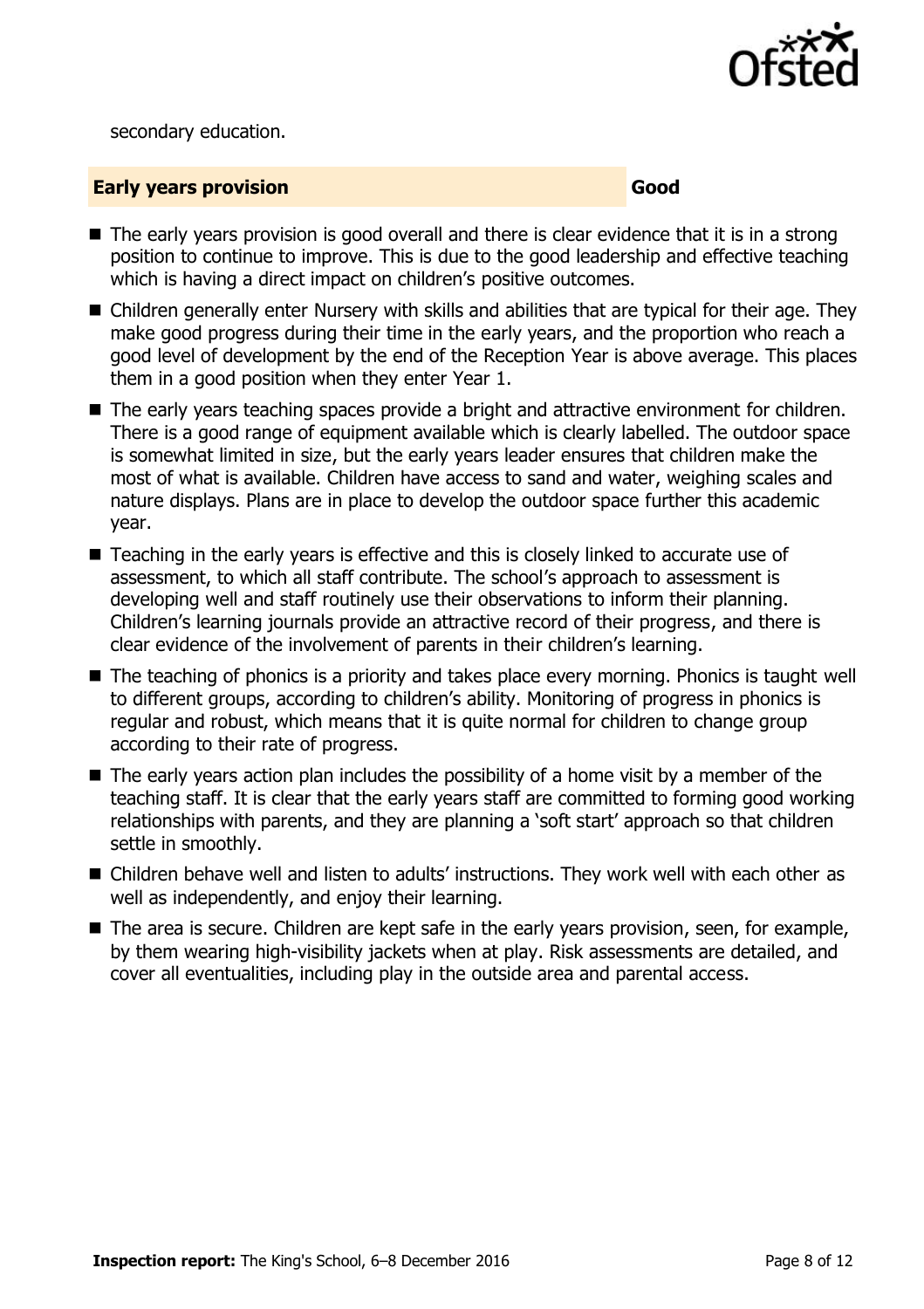

# **School details**

| Unique reference number  | 117650   |
|--------------------------|----------|
| DfE registration number  | 919/6224 |
| <b>Inspection number</b> | 10020942 |

This inspection was carried out under section 109(1) and (2) of the Education and Skills Act 2008, the purpose of which is to advise the Secretary of State for Education about the school's suitability for continued registration as an independent school.

| Type of school                      | Independent day school    |
|-------------------------------------|---------------------------|
| School category                     | Independent school        |
| Age range of pupils                 | 4 to 16                   |
| Gender of pupils                    | Mixed                     |
| Number of pupils on the school roll | 172                       |
| Proprietor                          | Kingdom Education Ltd     |
| Chair                               | David Crook               |
| <b>Headteacher</b>                  | <b>Clive Case</b>         |
| Annual fees (day pupils)            | £6,462                    |
| Telephone number                    | 01582 767566              |
| Website                             | www.thekingsschool.com    |
| <b>Email address</b>                | office@thekingsschool.com |
| Date of previous inspection         | 21 November 2013          |

#### **Information about this school**

- The King's School is an independent evangelical Christian day school in Harpenden. The school's mission statement is, 'Young people devoted to Christ, equipped for life and prepared to reach the world'.
- The school draws pupils from a wide area, mainly from Hertfordshire and Bedfordshire. It is owned by Kingdom Education Ltd and is affiliated to the Christian School's Trust. It is not affiliated to one particular church or denomination.
- The school is registered for 225 boys and girls aged between four and 16 years of age. Most pupils are of White British heritage or Black African heritage with a small proportion from South African, Australian and other backgrounds.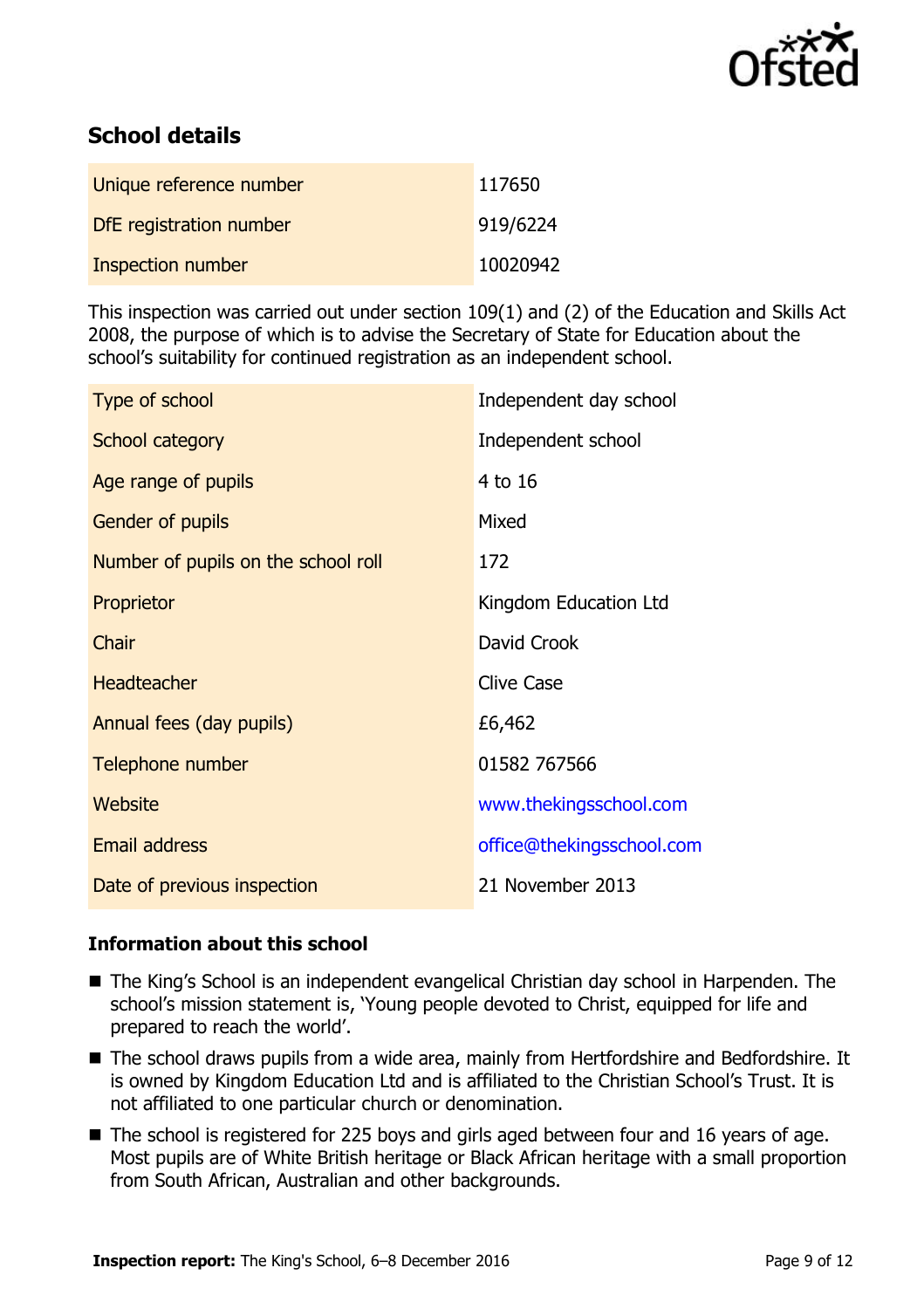

- The school has a below-average proportion of pupils who have special educational needs and/or disabilities. No pupils have a statement of special educational needs or an education, health and care plan. There are no disadvantaged pupils at the school.
- The school does not make use of any alternative provision.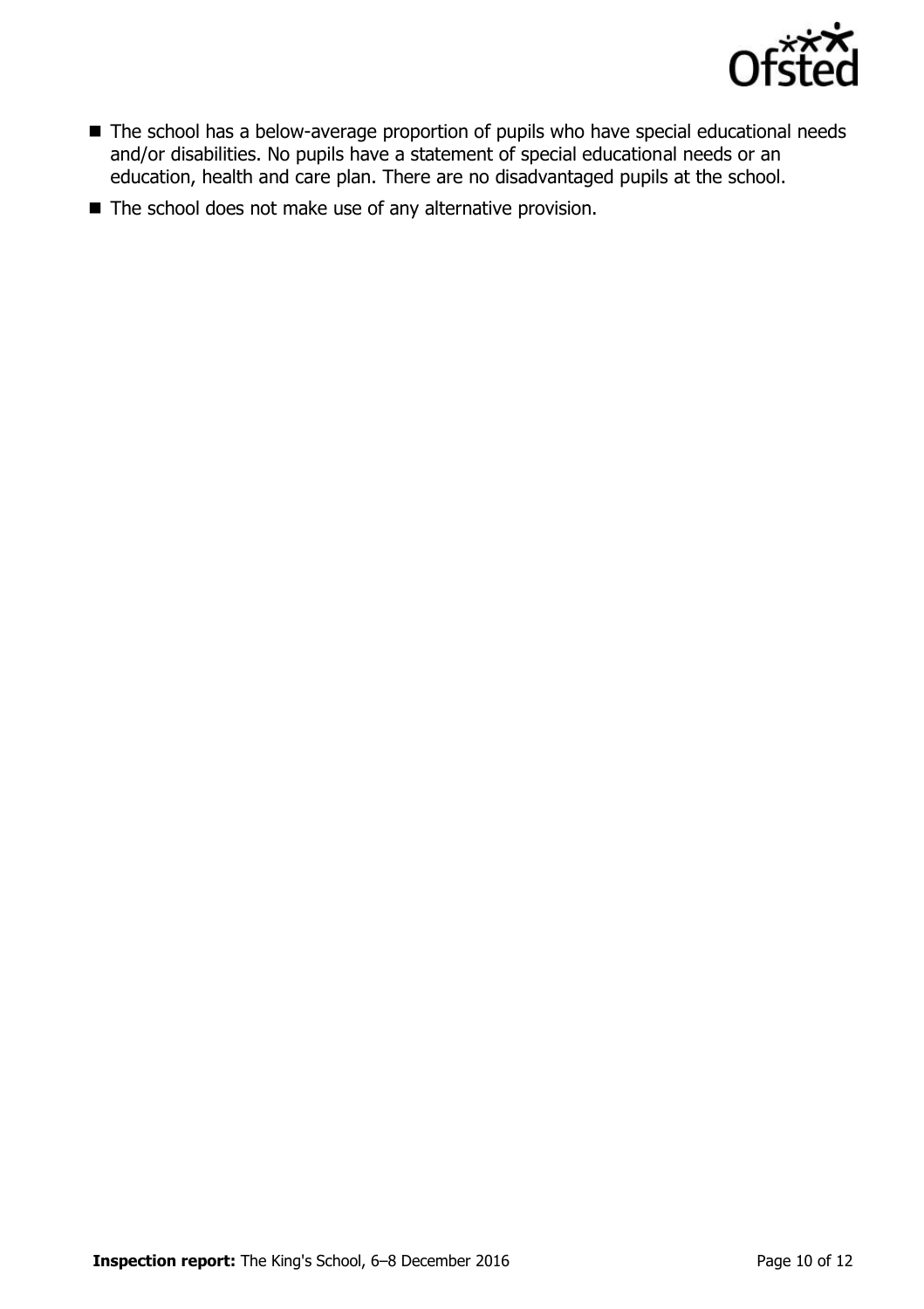

# **Information about this inspection**

- This inspection was conducted with one day's notice.
- **Inspectors observed learning across nearly every year group and across a range of** subjects. Some of these observations were carried out jointly with the school's senior leaders. Inspectors also looked at the work in pupils' books.
- Meetings were held with the principal and the heads of primary, secondary and early years. Inspectors also met with subject leaders and groups of pupils. A telephone discussion was held with the chair of the trustees.
- Inspectors scrutinised a range of school documentation including: the self-evaluation summary, the school improvement plan, policies, records of attendance and behaviour, and the school's single central register of vetting checks of staff.
- During the inspection, pupils in Year 11 were sitting practice examinations.
- Inspectors considered 23 responses to Ofsted's online questionnaire, Parent View, as well as 28 responses to the staff questionnaire.

#### **Inspection team**

John Daniell, lead inspector **Her Majesty's Inspector** 

**Helen Bailey Contract Contract Contract Contract Contract Contract Contract Contract Contract Contract Contract Contract Contract Contract Contract Contract Contract Contract Contract Contract Contract Contract Contract C**